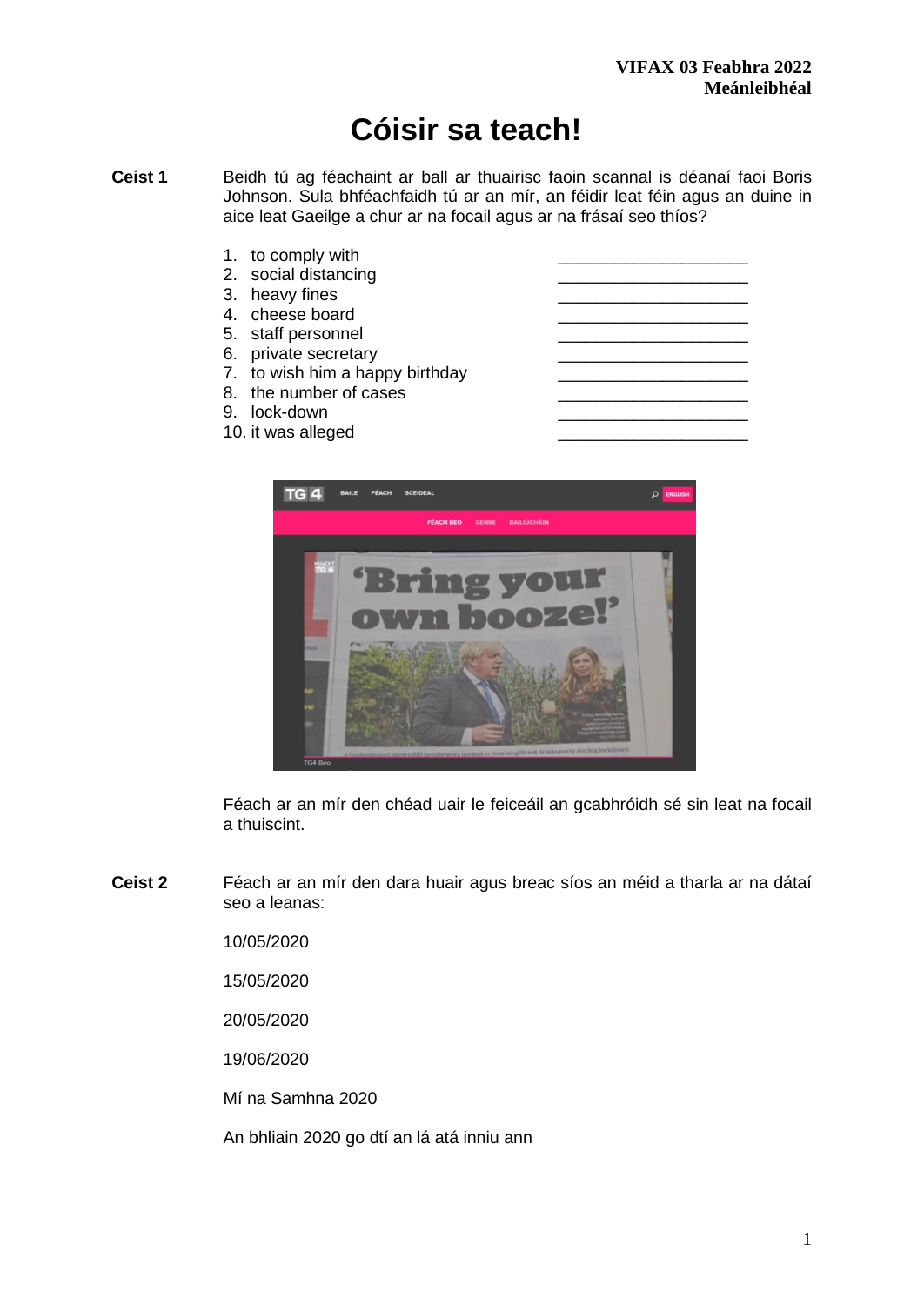#### **Ceist 3** '…ar an deichiú lá…'

Tugtar an tuiseal tabharthach ar an sampla thuas. Tá dhá chóras ann. Féach ar an tábla thíos chun an dá chóras a chur i gcomparáid le chéile.

| An Córas Lárnach | Córas an tSéimhithe |
|------------------|---------------------|
| ar an mbord      | ar an bhord         |
| ag an airgead    | ag an airgead       |
| ar an tsráid     | ar an tsráid        |
| ar an sneachta   | ar an tsneachta     |
| ag an teach      | ag an teach         |
| ar an doras      | ar an doras         |
|                  |                     |

- 1. Cad iad na difríochtaí idir an dá chóras?
- 2. Tá canúint Uladh ag Ailbhe Ó Monacháin agus mar sin úsáideann sé córas an tséimhithe. Féach ar na samplaí den tuiseal tabharthach a bhí aige anois agus scríobh amach arís iad ach sa chóras lárnach:

ar an phobal ag an Phríomh-Aire ar an fhichiú **an chuid an chuid an chuid an chuid an chuid an chuid an chuid an chuid an chuid an chuid an chu** chuig an ghairdín \_\_\_\_\_\_\_\_\_\_\_\_\_\_

#### **Ceist 4** Na haimsirí

Líon na bearnaí sa script leis an leagan ceart de gach briathar atá idir lúibíní.

Ar an deichiú lá de Bhealtaine 2020, (iarr) \_\_\_\_\_\_\_\_\_\_\_ an Príomh-Aire Johnson ar an phobal i Sasain cloí le rialacháin faoi scaradh sóisialta agus gheall sé go (gearr) \_\_\_\_\_\_\_\_\_\_\_ fíneálacha troma ar dhaoine a (sáraigh) \_\_\_\_\_\_\_\_\_\_\_ iad. Cúig lá ina dhiaidh sin, (tuairiscigh) \_\_\_\_\_\_\_\_\_\_\_ go raibh buidéal fíona agus clár cáise ag an Phríomh-Aire agus baill foirne i ngairdín Shráid Downing. Dúirt sé féin ina dhiaidh sin gur cruinniú oibre a (bí) \_\_\_\_\_\_\_\_\_\_\_ ann.

Ar an fhicheadú lá de Bhealtaine na bliana sin, (tabhair) \_\_\_\_\_\_\_\_\_\_\_ cuireadh chuig an ghairdín chéanna do chéad duine, chuig deochanna ina mbeadh scaradh sóisialta. Ócáid de chuid rúnaí príobháideach an Phríomh-Aire, Martin Reynolds. D'admhaigh an Príomh-Aire níos déanaí go raibh sé ann ach nár (mair) \_\_\_\_\_\_\_\_\_\_\_ an ócáid oibre i bhfad.

Lá breithe an Phríomh-Aire a bhí ann ar an naoú lá déag de Mheitheamh 2020 agus (cruinnigh) \_\_\_\_\_\_\_\_\_\_\_ suas le cúig dhuine is tríocha i seomra an rialtais ag uimhir a deich. Dúirt an fhoireann nach raibh i gceist ach lá breithe sona a ghuí air.

I mí na Samhna agus líon na gcásanna ag (méadaigh) \_\_\_\_\_\_\_\_\_\_\_, d'iarr sé ar dhaoine fanacht sa bhaile agus dianghlasáil eile ag toiseacht. An tseachtain ina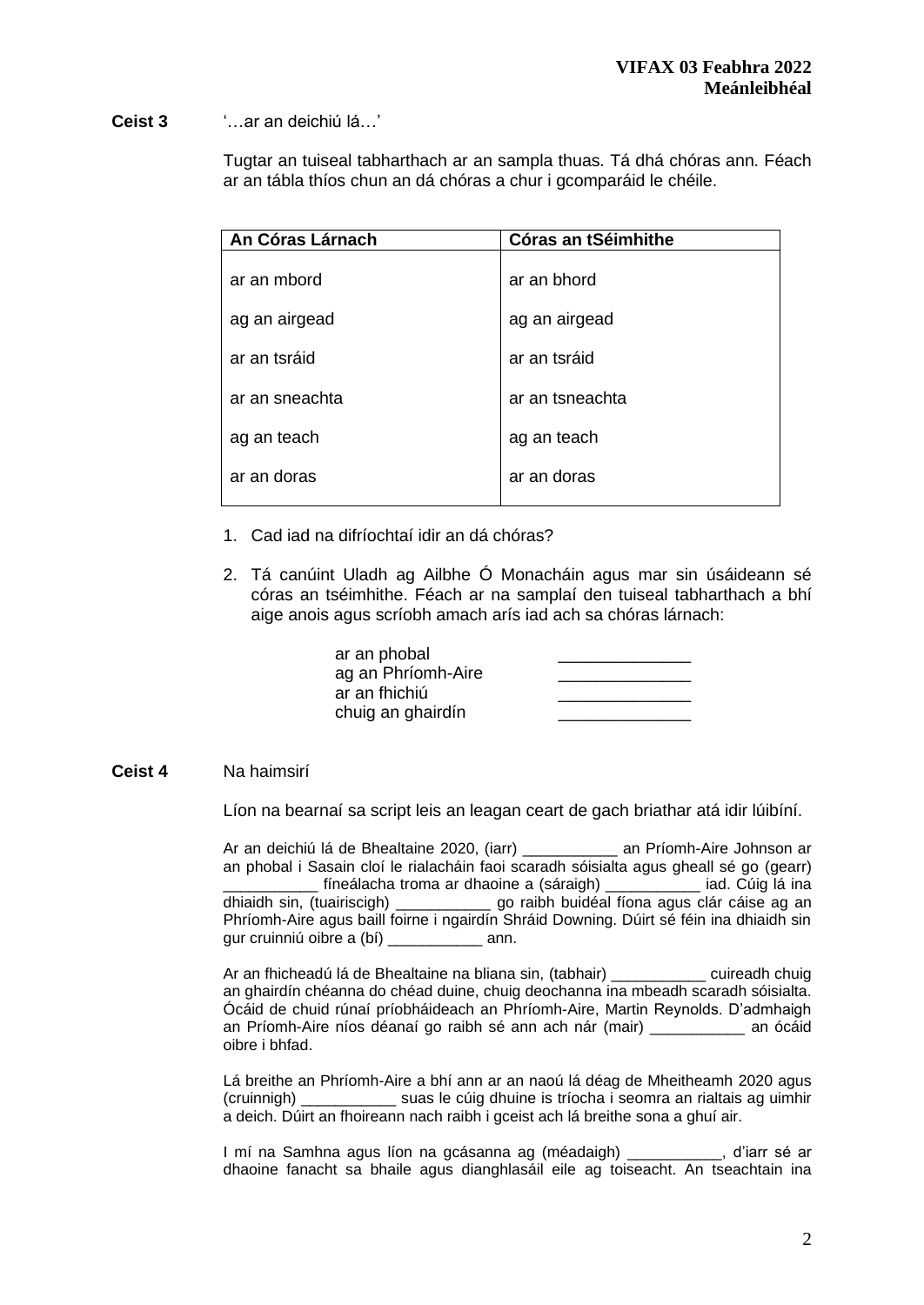dhiaidh sin, (séan) \_\_\_\_\_\_\_\_\_\_\_ bean an Phríomh-Aire, Carrie Johnson, gur tharla ócáid shóisialta ina n-árasán féin.

Tuairiscíodh gur tharla ar a laghad sé ócáid shóisialta eile i Sráid Downing nó in oifigí rialtais nuair a bhí an dara dianghlasáil i bhfeidhm.

Idir achan rud, (líomhain) \_\_\_\_\_\_\_\_\_\_\_\_\_ gur sháraigh Johnson agus a fhoireann na rialacha, a cheap siad féin, ar a laghad ceithre huaire déag ó 2020.

Éist leis an tuairisc arís le feiceáil an raibh an ceart agat.

**Ceist 5** '…Ar an deichiú lá de Bhealtaine…'

Is gnách an focal 'mí' a úsáid agus na dátaí á rá nó á scríobh againn. Mar shampla:

#### *Ar an deichiú lá de mhí na Bealtaine*

- 1. Scríobh amach míonna na bliana.
- 2. Cuir an focal 'mí' roimh gach mí agus déan cibé athrú is gá.
- 3. Cuir an cheist ar gach duine sa rang: Cad é do lá breithe?
- **Ceist 6** Pléigh na ceisteanna seo leis an duine in aice leat, nó le do ghrúpa.
	- 1. Ar cheart do Boris Johnson éirí as de bharr an scannail seo? Cén fáth?
	- 2. An féidir locht a chur ar Rialtas na hÉireann as an rud céanna a dhéanamh?
	- 3. Cad é an rud is mó a chuir isteach ortsa faoin dianghlasáil?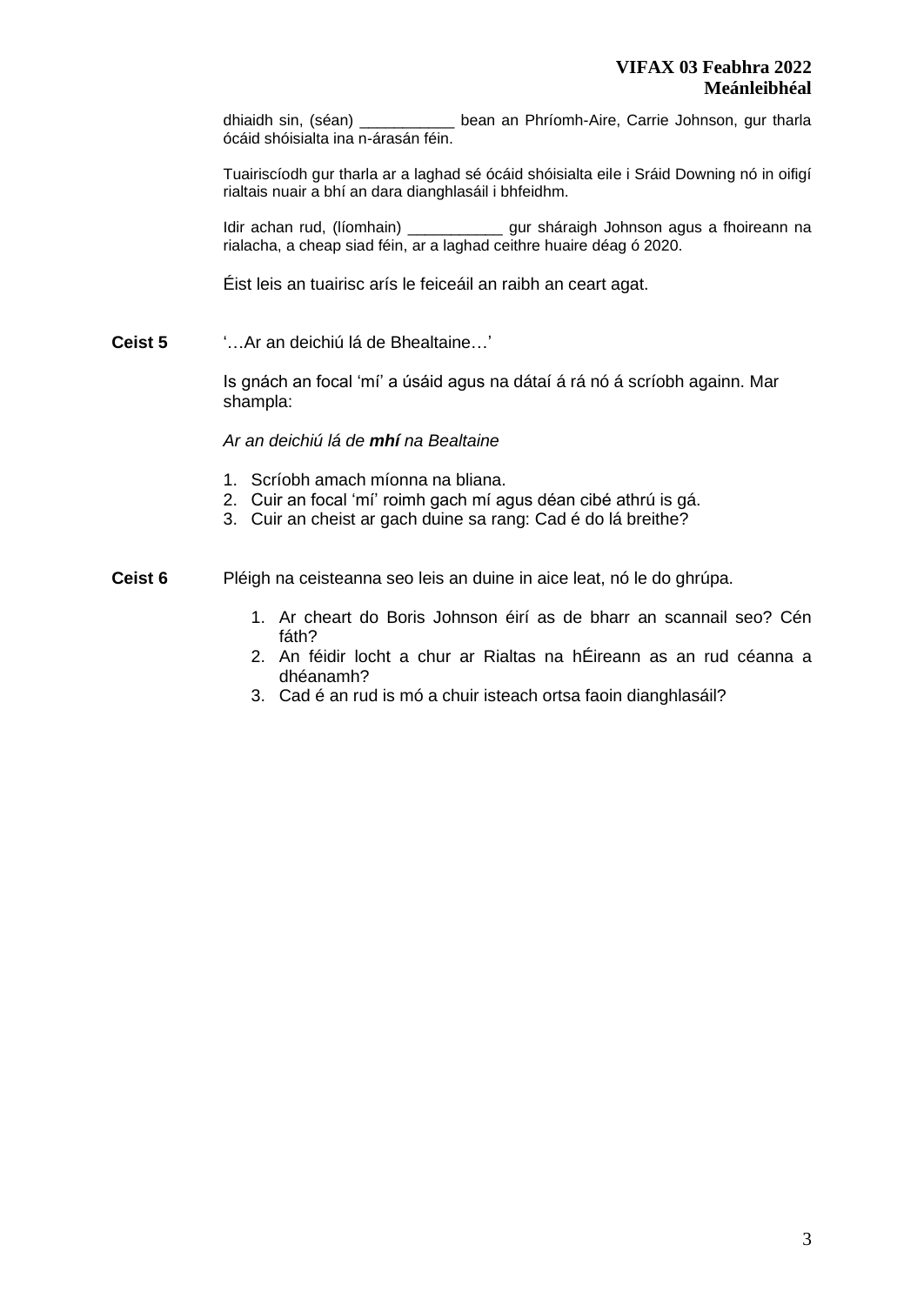# **Treoracha agus Freagraí**

## **Ceist 1**

- 1. to comply with *cloí le*
- 
- 
- 4. cheeseboard *clár caise*
- 5. staff personnel *baill foirne*
- 
- 
- 
- 9. lock-down *dianghlasáil*
- 10. it was alleged *líomhnaíodh*

# **Ceist 2**

Féach an script.

### **Ceist 3**

- $\checkmark$  Cuirtear séimhiú in áit urú ar fhocail dar tús consan i gcóras an tséimhithe.
- ✓ Cuirtear t roimh fhocail fhirinscneacha dar tús **s** i gcóras an tséimhithe

| ar an phobal       | ar an bpobal       |
|--------------------|--------------------|
| ag an Phríomh-Aire | ag an bPríomh-Aire |
| ar an fhichiú      | ar an bhfichiú     |
| chuig an ghairdín  | chuig an ngairdín  |

## **Ceist 4**

Ar an deichiú lá de Bhealtaine 2020, **d'iarr** an Príomh-Aire Johnson ar an phobal i Sasain cloí le rialacháin faoi scaradh sóisialta agus gheall sé go **ngearrfaí** fíneálacha troma ar dhaoine a **sháródh** iad. Cúig lá ina dhiaidh sin, **tuairiscíodh** go raibh buidéal fíona agus clár cáise ag an Phríomh-Aire agus baill foirne i ngairdín Shráid Downing. Dúirt sé féin ina dhiaidh sin gur cruinniú oibre a **bhí** ann. Ar an fhicheadú lá de Bhealtaine na bliana sin, **tugadh** cuireadh chuig an ghairdín céanna do chéad duine, chuig deochanna ina mbeadh scaradh sóisialta. Ócáid de chuid rúnaí príobháideach an Phríomh-Aire, Martin Reynolds. D'admhaigh an Príomh-Aire níos déanaí go raibh sé ann ach nár **mhair** an ócáid oibre i bhfad. Lá breithe an Phríomh-Aire a bhí ann ar an naoú lá déag de Mheitheamh 2020 agus **chruinnigh** suas le cúig dhuine is tríocha i seomra an rialtais ag uimhir a deich. Dúirt an fhoireann nach raibh i gceist ach lá breithe sona a ghuí air.

I mí na Samhna agus líon na gcásanna ag **méadú**, d'iarr sé ar dhaoine fanacht sa bhaile agus dianghlasáil eile ag toiseacht. An tseachtain ina dhiaidh sin, **shéan** bean an Phríomh-Aire, Carrie Johnson, gur tharla ócáid shóisialta ina n-árasán féin. Tuairiscíodh gur tharla ar a laghad sé ócáid shóisialta eile i Sráid Downing nó in oifigí rialtais nuair a bhí an dara dianghlasáil i bhfeidhm. Idir achan rud, **líomhnaíodh** gur sháraigh Johnson agus a fhoireann na rialacha, a cheap siad féin, ar a laghad ceithre huaire déag ó 2020.

2. social distancing *scaradh sóisialta*  3. heavy fines *fíneálacha troma*  6. private secretary *rúnaí príobháideach*  7. to wish him a happy birthday *lá breithe sona a ghuí air* 8. the number of cases *líon na gcásanna*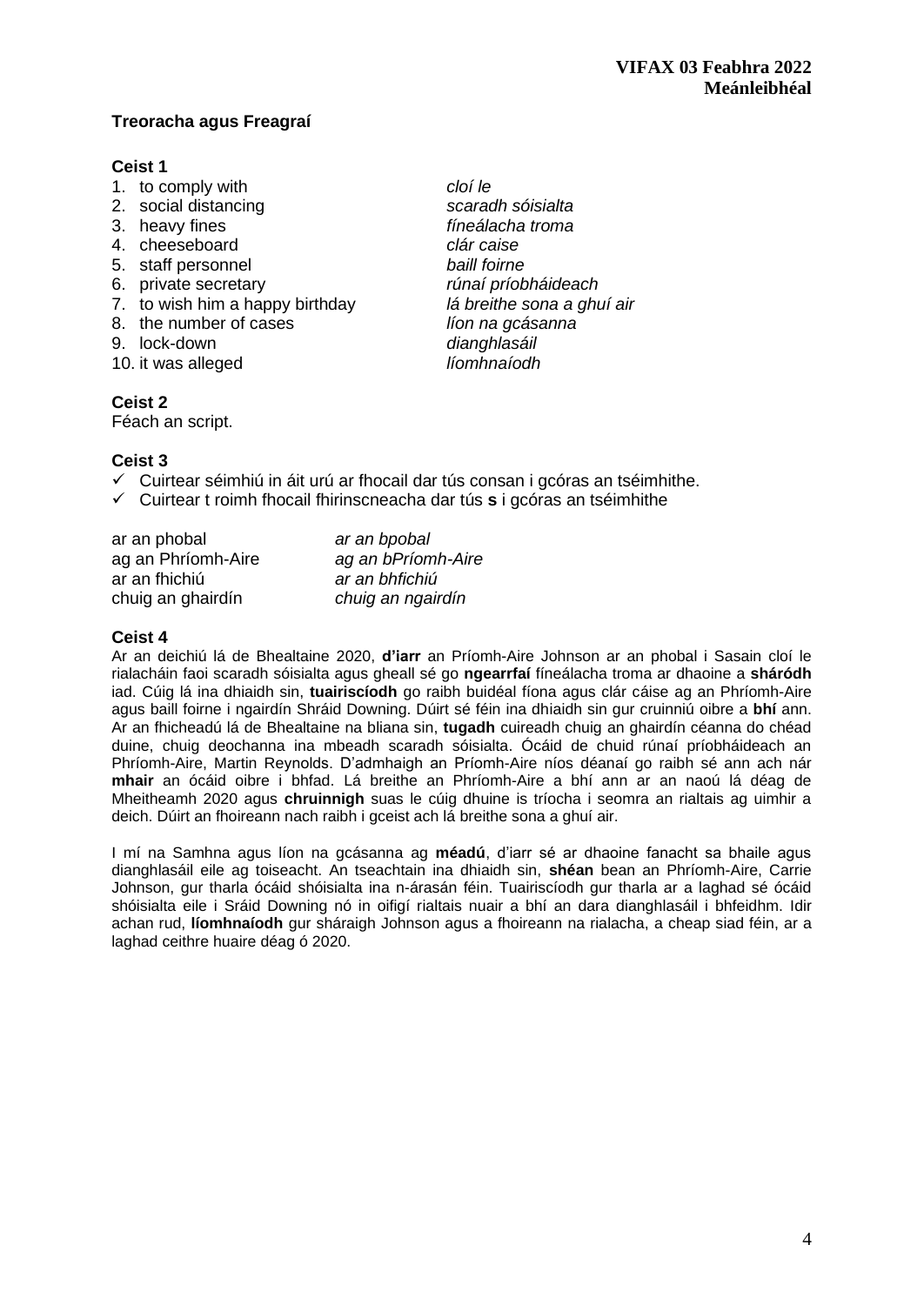| Ceist 5          |                      |
|------------------|----------------------|
| Eanáir           | Mí Eanáir            |
| Feabhra          | Mí Feabhra           |
| Márta            | Mí an Mhárta         |
| Aibreán          | Mí Aibreáin          |
| <b>Bealtaine</b> | Mí na Bealtaine      |
| Meitheamh        | Mí an Mheithimh      |
| lúil             | Mí Iúil              |
| Lúnasa           | Mí Lúnasa            |
| Meán Fómhair     | Mí Mheán Fómhair     |
| Deireadh Fómhair | Mí Dheireadh Fómhair |
| Samhain          | Mí na Samhna         |
| Nollaig          | Mí na Nollag         |

#### **Ceist 6**

Is féidir gach beirt a chur ag déanamh an phlé seo agus ansin cuid de na ceisteanna a phlé leis an rang iomlán.